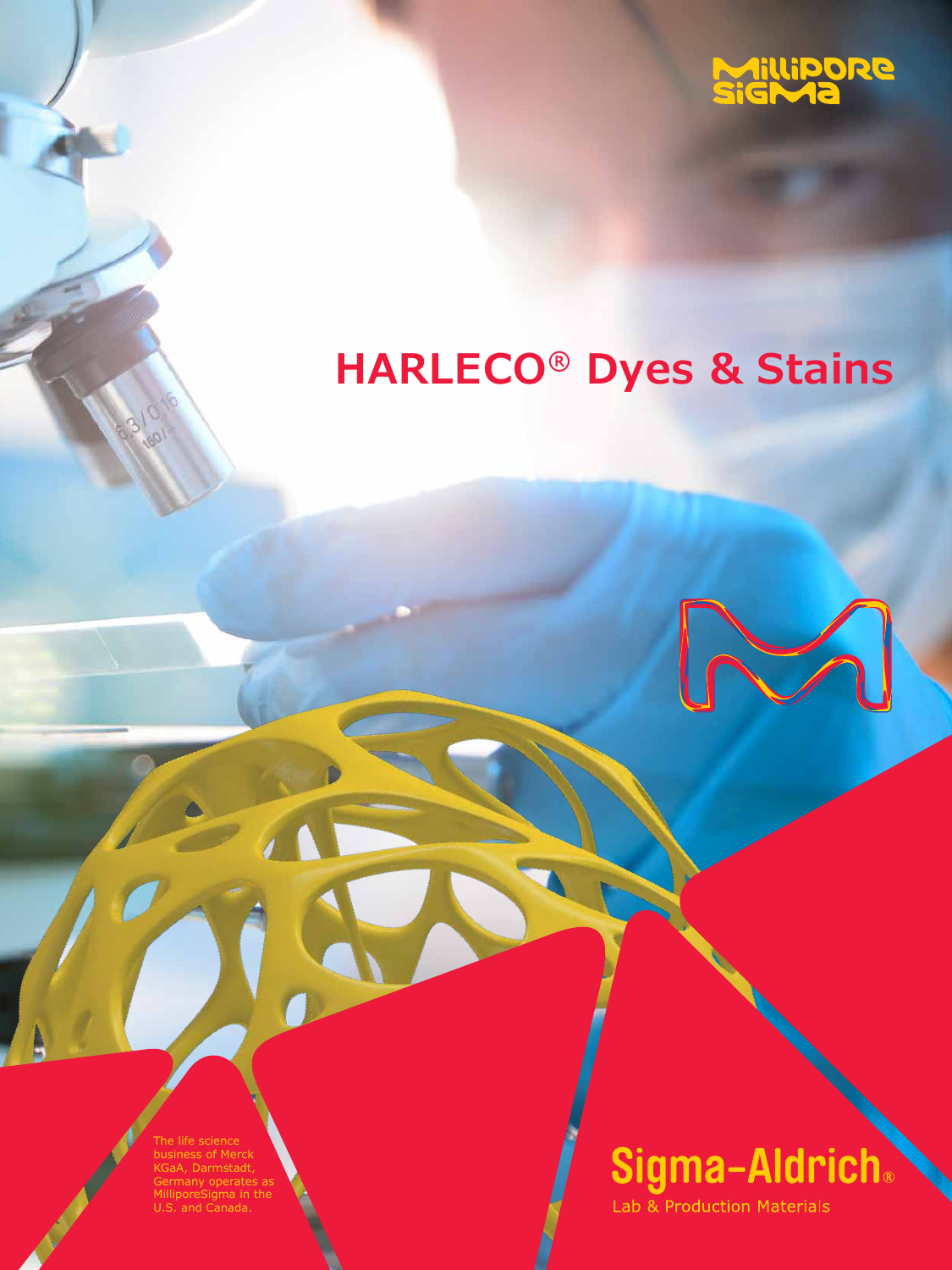# The 100th Anniversary

Since 1919, HARLECO® brand dyes and stains have given outstanding contrast, color and clarity to your sample specimens. HARLECO® stain solutions cover not only the classical formulations, but also many new and improved modifications, developed from our years of experience. In addition, our offer includes the Midas® III-Plus Automated Stainer and a complete line of products for sample preparation.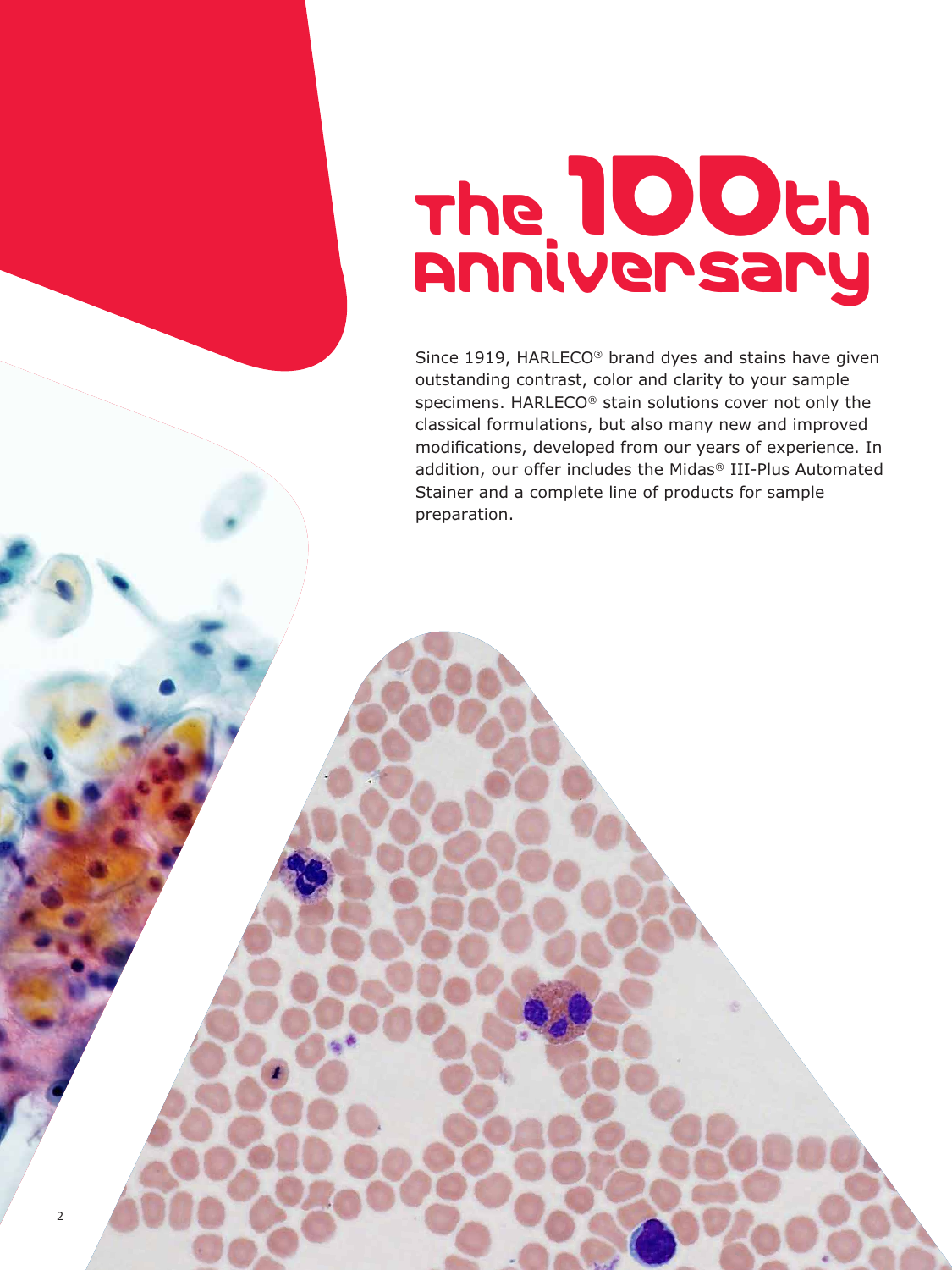## **Hematology**

#### Reagents to identify diseases of the blood and blood forming organs

The HARLECO® product line offers ready to use staining solutions for blood and bone marrow samples that yield intense and reproducible results. Reproducibility can be enhanced by the use of phosphate buffer solution, which stabilizes diluted staining solutions. We offer buffers with different pH levels, so that you may obtain optimal staining results. For higher slide staining throughput or for preparing urgent lab samples, Hemacolor®, the fast staining kit, can give very clean results in less than one minute.

| <b>Product</b>                                                                                                                                                                                                                                       | <b>Description</b>                                                                                                                                               |                             | Catalog No.                         |
|------------------------------------------------------------------------------------------------------------------------------------------------------------------------------------------------------------------------------------------------------|------------------------------------------------------------------------------------------------------------------------------------------------------------------|-----------------------------|-------------------------------------|
| HARLECO <sup>®</sup> Giemsa Stain Solution,<br>Azure B                                                                                                                                                                                               | Polychromatic stain used as a stand alone stain or in combination<br>with Wright Stain for staining of blood parasites such as malaria and<br>rickettsia.        |                             | 619-71                              |
| HARLECO <sup>®</sup> Giemsa Stain Solution,<br>Modified Azure Blend                                                                                                                                                                                  | Polychromatic stain used primarily with Wright Stain to stain<br>blood cells and bone marrow specimens. Also used in microbiology and<br>histology.              | 1 <sub>L</sub>              | 620-75                              |
| HARLECO® Giemsa Stain Solution,<br>Original Azure Blend                                                                                                                                                                                              | Specially formulated for staining G-bands of chromosomes in<br>genetic studies. Can also be used with Wright Stain for blood and bone<br>marrow staining.        | 1 <sub>L</sub>              | 620G-75                             |
| HARLECO® Giemsa Stain Solution                                                                                                                                                                                                                       | Differential blood staining                                                                                                                                      | 500 mL<br>1L<br>4L          | R03055-74<br>R03055-76<br>R03055-82 |
| HARLECO <sup>®</sup> Jenner Stain Solution                                                                                                                                                                                                           | Blood stain producing results similar to Wright Stain. Nuclei are lighter,<br>more greenish blue. May be used with Giemsa Stain for bone marrow<br>preparations. |                             | 642-75                              |
| HARLECO <sup>®</sup> May-Grunwald Solution                                                                                                                                                                                                           | Blood stain producing results similar to Wright Stain. May be used in<br>conjunction with Giemsa Stain for bone marrow preparations.                             | 1 <sub>L</sub><br>4L        | 660-75<br>660-85                    |
| Polychromic stain for peripheral blood and bone marrow<br>HARLECO <sup>®</sup> Wright Stain Solution<br>smears. Used for red blood cell morphology and white blood<br>cell differentiation.                                                          |                                                                                                                                                                  | 1 <sub>L</sub><br>4L<br>10L | 740-75<br>740-85<br>740-86          |
| HARLECO® Wright Giemsa Solution,<br>Polychromic stain for peripheral blood and bone marrow<br>smears. Used for RBC morphology and WBC differentiation. Specifically<br>APHA<br>formulated for staining malarial parasites.                           |                                                                                                                                                                  | 1 <sub>L</sub><br>10L       | 742-75<br>742-86                    |
| Polychromatic stain for peripheral blood and bone marrow<br>HARLECO <sup>®</sup> Wright Giemsa Solution,<br>smears. Used for RBC morphology and WBC differentiation.<br>Fucillo                                                                      |                                                                                                                                                                  | 500 mL<br>1L<br>4L          | 64571-95<br>64571-75<br>64571-85    |
| HARLECO <sup>®</sup> Wright Giemsa Stain<br>Pack                                                                                                                                                                                                     | Designed for use with the Ames Hema-Tek® Stainer.                                                                                                                |                             | 65042-93                            |
| HARLECO <sup>®</sup> Wright Stain Pack                                                                                                                                                                                                               | Designed for use with the Ames Hema-Tek® Stainer.                                                                                                                |                             | 65043-93                            |
| HARLECO <sup>®</sup> Leishman Stain Solution<br>Used for staining blood smears to differentiate blood corpuscles, malarial<br>parasites, trypanosomes, etc. Can be used as an alternative to Giemsa<br>and for use in staining bone marrow sections. |                                                                                                                                                                  | 1 <sub>L</sub>              | R03087-76                           |
| HARLECO® Hemacolor® Stain Set<br>Complete stain set for quick differential staining of<br>peripheral blood cells. Similar results to that of Wright/<br>Wright-Giemsa Stain.                                                                         |                                                                                                                                                                  | 1 PAC                       | 65044-93                            |
| HARLECO® Hemacolor® Solution I<br>Fixing solution (contains methanol). May also be used as a<br>fixative for all Wright and Wright-Giemsa staining protocols.                                                                                        |                                                                                                                                                                  | 4 <sub>L</sub>              | 65044A-85                           |
| HARLECO® Hemacolor® Solution II                                                                                                                                                                                                                      | Color reagent red (eosin solution)                                                                                                                               | 4 L                         | 65044B-85                           |
| HARLECO® Hemacolor® Solution III                                                                                                                                                                                                                     | Color reagent blue (thiazine solution)                                                                                                                           | 4 L                         | 5044C-85                            |
| HARLECO® Buffer, Phosphate pH<br>6.4                                                                                                                                                                                                                 | Buffer used in Wright and Wright-Giemsa staining protocols.                                                                                                      | 1 <sub>L</sub><br>4L        | 1217-75<br>1217-85                  |
| HARLECO® Buffer, Phosphate pH<br>6.8                                                                                                                                                                                                                 | Buffer used in Wright and Wright-Giemsa staining protocols.                                                                                                      |                             | 1218-75<br>1218-85                  |
| HARLECO® Buffer, Phosphate pH<br>7.0                                                                                                                                                                                                                 | Buffer used in Wright and Wright-Giemsa staining protocols.                                                                                                      | 1 <sub>L</sub><br>4L        | 1219-75<br>1219-85                  |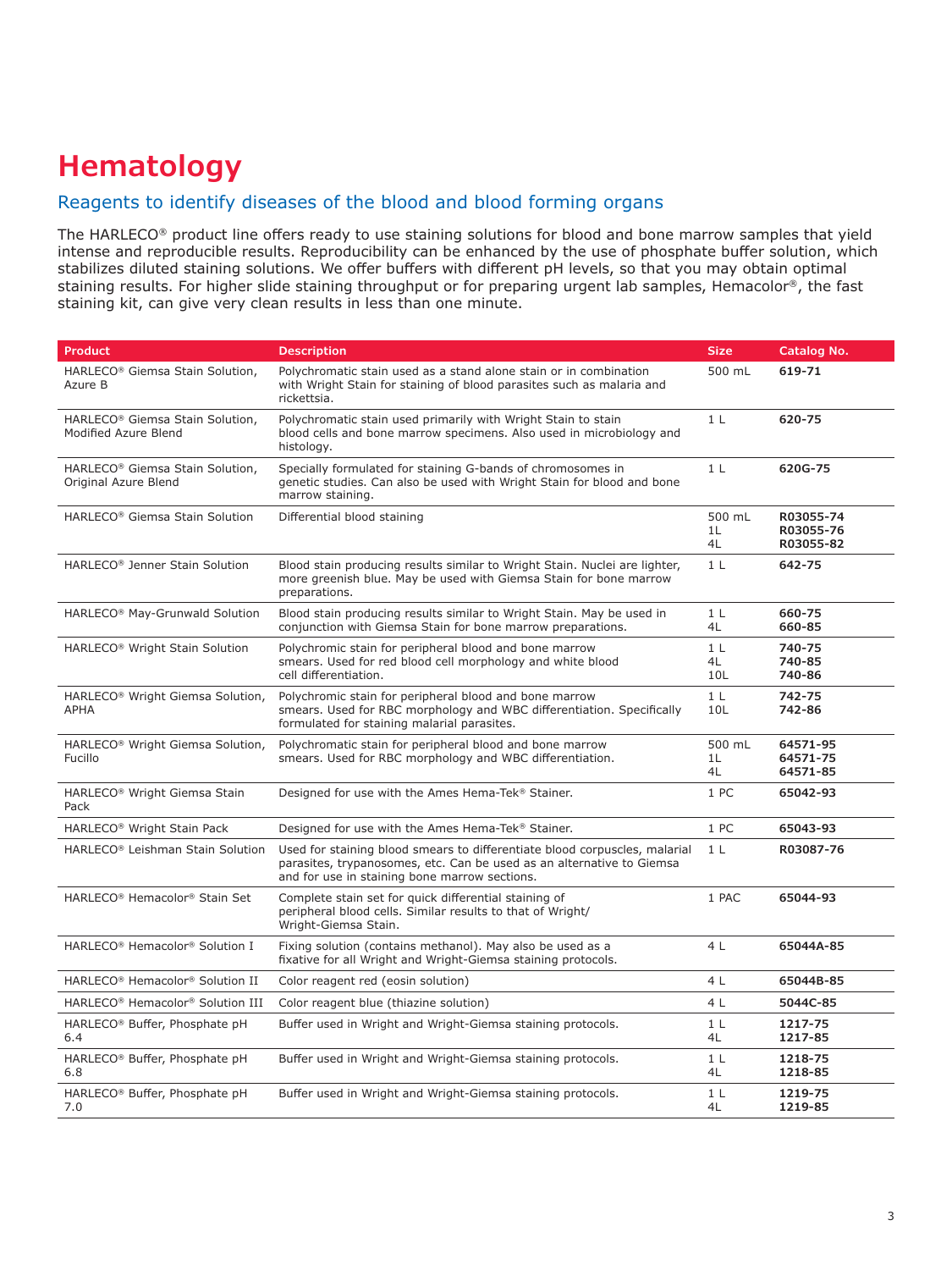| Product                                   | <b>Description</b>                                           | <b>Size</b>               | Catalog No. |
|-------------------------------------------|--------------------------------------------------------------|---------------------------|-------------|
| Dry Dyes and Mixtures*                    |                                                              |                           |             |
| HARLECO® Cresyl Blue Brilliant            | Hematological stain to show reticulocytes.                   | 25q                       | 163         |
| HARLECO® Giemsa Stain Powder              | Used in staining protocols requiring Giemsa.                 | 25q                       | 228         |
| HARLECO® Leishman Stain Powder            | Used for blood, malarial parasites and bone marrow staining. | 25q                       | 252         |
| HARLECO <sup>®</sup> Sudan Black B Powder | Detection of fatty material in bacteria.                     | 25q                       | 3545        |
| HARLECO <sup>®</sup> Wright Stain Powder  | Used extensively in staining blood cells.                    | 25 g,<br>100 g,<br>$1$ kg | 376         |







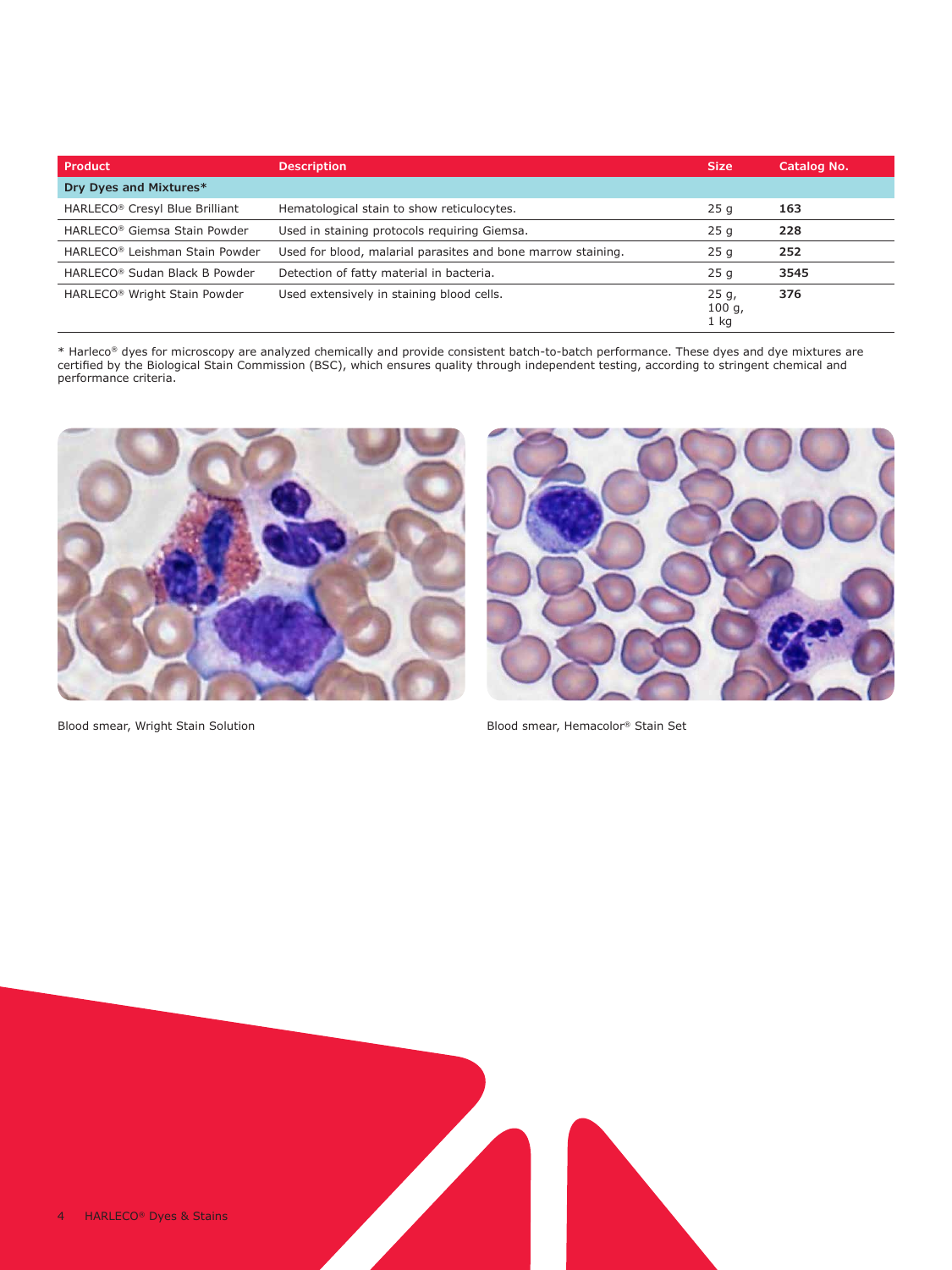## **Cytology**

#### Reagents for brilliant and highly reproducible sensitive results

To stain gynecological and clinical specimens, use standard Papanicolaou sample staining with hematoxylin Gill's solution. In addition, you can rely on our high quality alcohol and the xylene substitute, Neo-Clear®, to further improve your results.

| <b>Product</b>                                                                                                                                                                      | <b>Description</b>                                                                                                                                        |                       | Catalog No.                      |
|-------------------------------------------------------------------------------------------------------------------------------------------------------------------------------------|-----------------------------------------------------------------------------------------------------------------------------------------------------------|-----------------------|----------------------------------|
| HARLECO® Hematoxylin, Gill I                                                                                                                                                        | Progressive nuclear stain using sodium iodate as the oxidizing agent.<br>Contains acetic acid.                                                            |                       | 65065-85                         |
| HARLECO® Hematoxylin, Gill II                                                                                                                                                       | Same as Gill I but double the strength. May be used for progressive or<br>regressive staining in cytology and histology.                                  | 4L                    | 65066-85                         |
| HARLECO <sup>®</sup> Hematoxylin, Gill III                                                                                                                                          | Same as Gill I but triple the strength. Can be used for routine tissue<br>specimens glycol and methylmethacrylate sections. For regressive<br>staining.   | 4L                    | 65067-85                         |
| HARLECO <sup>®</sup> Hematoxylin, Harris<br>Alum, Hg Free                                                                                                                           | Mercury-free formulation. Uses sodium iodate as an oxidizer. Nuclear<br>stain used in routine hematoxylin and eosin staining, as well as Pap<br>staining. |                       | 638A-71<br>638A-85               |
| HARLECO® EA Solution, Gill (with<br>Eosin and Light Green)                                                                                                                          | EA stain modified to exclude Bismarck Brown.                                                                                                              | 4L                    | 65068-85                         |
| HARLECO® Orange G Solution, Gill                                                                                                                                                    | Modification of OG-6 counterstain used in Pap staining.                                                                                                   | 4L                    | 65069-85                         |
| HARLECO <sup>®</sup> Papanicolaou, OG-6<br>Cytoplasmic counterstain for Pap staining technique.                                                                                     |                                                                                                                                                           | 1L<br>4L<br>10L       | 7052X-75<br>7052X-85<br>7052X-86 |
| HARLECO <sup>®</sup> Papanicolaou, EA-65                                                                                                                                            | Cytoplasmic counterstain for Pap staining technique.                                                                                                      | 4 <sub>L</sub><br>10L | 7054X-85<br>7054X-86             |
| HARLECO <sup>®</sup> Papanicolaou, EA-36                                                                                                                                            | Cytoplasmic counterstain for Pap staining technique.                                                                                                      | 1 <sub>L</sub><br>4L  | 7058X-75<br>7058X-85             |
| HARLECO <sup>®</sup> Papanicolaou, EA-50                                                                                                                                            | Cytoplasmic counterstain for Pap staining technique.                                                                                                      |                       | 7062X-75<br>7062X-85             |
| HARLECO® Blueing Reagent                                                                                                                                                            | An alkaline solution used to blue nuclear chromatin<br>preceding differentiation in routine staining methods.<br>Contains sodium azide.                   | 4 <sub>L</sub>        | 65354-85                         |
| HARLECO® Acid Alcohol, 70%<br>(3% HCI)                                                                                                                                              | Decolorizer for differentiating nuclear chromatin in regressive<br>staining methods. 3% HCl                                                               |                       | 752X-75                          |
| HARLECO® Alcohol, 100%<br>Used to hydrate or dehydrate tissue samples in tissue processing and<br>staining protocols.                                                               |                                                                                                                                                           | 4L                    | 65347-85                         |
| HARLECO® Alcohol, 95%                                                                                                                                                               | Used to hydrate or dehydrate tissue samples in tissue processing and<br>staining protocols.                                                               |                       | 65348-85                         |
| HARLECO <sup>®</sup> Alcohol, 70%                                                                                                                                                   | Used to hydrate or dehydrate tissue samples in tissue processing and<br>staining protocols.                                                               |                       | 65350-85                         |
| Neo-Clear <sup>®</sup> Xylene Substitute<br>Aromatic solvent used for clearing and deparaffinizing steps<br>in staining and tissue processing. Used in place of xylene and toluene. |                                                                                                                                                           | 4L                    | 65351-85                         |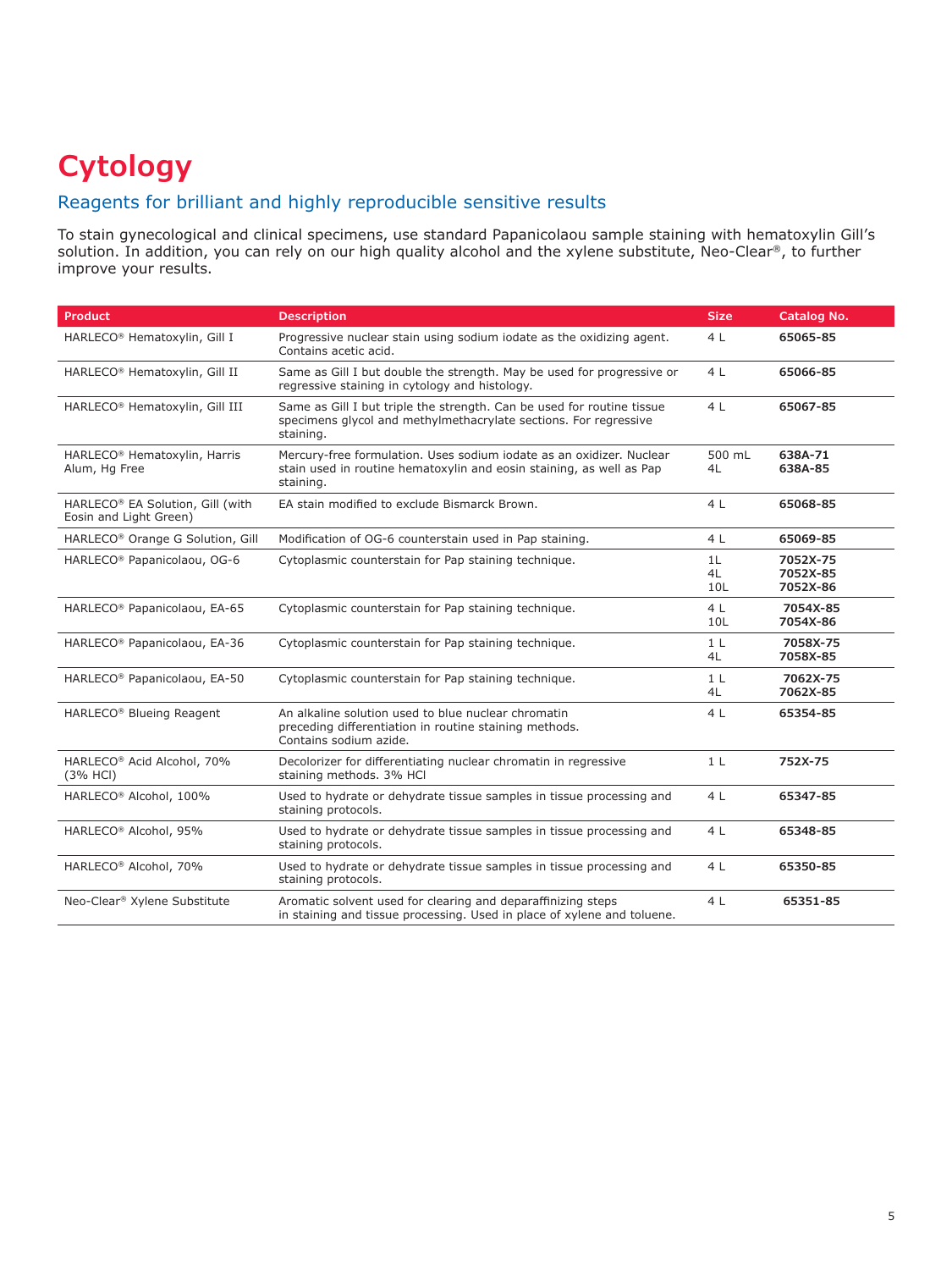| Product                                  | <b>Description</b>                                                                                                  |                | Catalog No. |
|------------------------------------------|---------------------------------------------------------------------------------------------------------------------|----------------|-------------|
| Dry Dyes and Mixtures*                   |                                                                                                                     |                |             |
| HARLECO <sup>®</sup> Eosin Y Powder      | Used as a counterstain for hemotoxylin and as a constituent of Wright<br>Stain.                                     | 25q,<br>100q   | 200         |
| HARLECO <sup>®</sup> Fast Green          | Cytology counterstain for plant tissue.                                                                             | 25q            | 210         |
| HARLECO <sup>®</sup> Fuchsin Acid        | For use in the Van Gieson connective tissue stain and in Mallory's aniline<br>blue connective tissue stain.         | 25 g,<br>100q  | 218         |
| HARLECO® Giemsa Stain Powder             | Used in staining protocols requiring Giemsa.                                                                        | 25q            | 228         |
| HARLECO <sup>®</sup> Hematoxylin, powder | Nuclear staining. Used in various formulations of hematoxylin, such as<br>Weigert, Harris, Gill, Mayer and Ehrlich. | 25 g,<br>100q  | 234         |
| HARLECO® Light Green SF<br>Yellowish     | Used as cytoplasmic stain for parasites in tissue and for Massons<br>Trichrome stain.                               | 25q            | 254         |
| HARLECO <sup>®</sup> Nuclear Fast Red    | General counterstain.                                                                                               | 5 <sub>q</sub> | 7602        |





Gynecological smears, Papanicolaou's staining – Harris Hematoxylin + OG-6 + EA 50

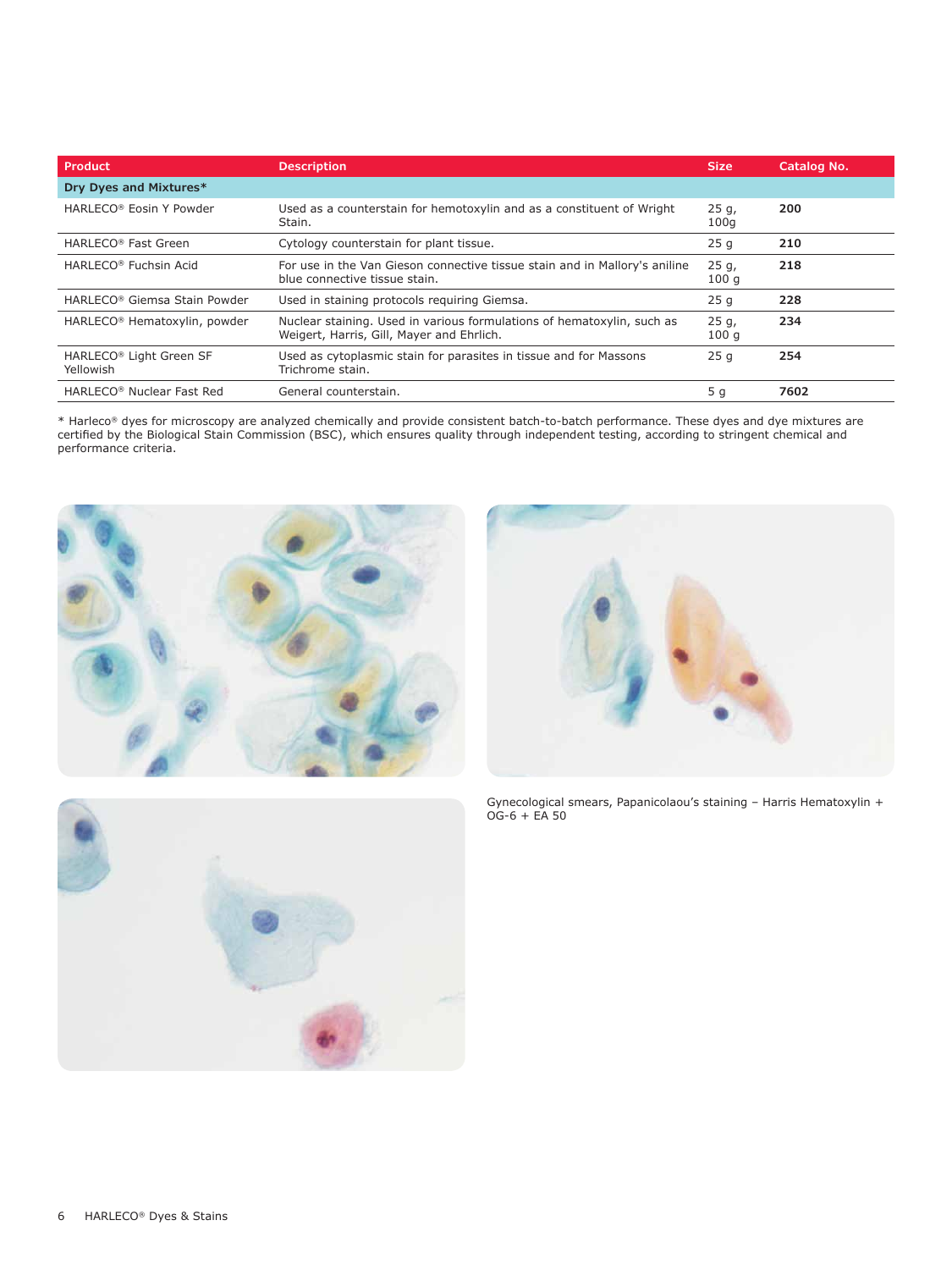## **Histology**

#### Reagents for brilliant and stable results from the first to the last step in the workflow

Precise specimen preparation is a necessity to obtaining definitive results for dignostic anyalysis. We offer all of the products needed for preparing histology samples, including top quality fixing media and high purity solvents. HARLECO® stain results are color stable, reproducible and offer sufficient sensitivity to reveal all structural details.

| <b>Product</b>                                                               | <b>Description</b>                                                                                                                                                                                                                  | <b>Size</b>                            | Catalog No.                                                    |
|------------------------------------------------------------------------------|-------------------------------------------------------------------------------------------------------------------------------------------------------------------------------------------------------------------------------------|----------------------------------------|----------------------------------------------------------------|
| HARLECO® Eosin Y Solution,<br>Alcoholic Saturated                            | A saturated solution of Eosin in alcohol. Can be used for glycol/<br>methylmethacrylate processed tissues                                                                                                                           | 1 <sub>L</sub>                         | 586X-7                                                         |
| HARLECO <sup>®</sup> Eosin Y Solution,<br>Aqueous, 1% PDC                    | Cytoplasmic counterstain for hematoxylin in an alcoholic base. Most<br>widely used in histology for H&E staining of tissues.                                                                                                        | 1 <sub>L</sub>                         | 588X-75                                                        |
| HARLECO® Eosin Y Solution,<br>Aqueous, 1% PDC                                | Cytoplasmic counterstain for hematoxylin in an aqueous base.                                                                                                                                                                        | 1 <sub>L</sub>                         | 592-75                                                         |
| HARLECO® Eosin Stain Solution,<br>5%                                         | Cytoplasmic stain                                                                                                                                                                                                                   | 500 mL                                 | R03040-74                                                      |
| HARLECO <sup>®</sup> Schiff Reagent                                          | Detection of polysaccharides                                                                                                                                                                                                        | 500 mL                                 | 2818-71                                                        |
| HARLECO <sup>®</sup> Schiff Reagent,<br>Hotchkiss/McManus                    | For the PAS reaction. May be used as replacement for Schiff Reagent<br>in the PAS Kit.                                                                                                                                              | 500 mL                                 | 6073-71                                                        |
| HARLECO <sup>®</sup> Gomori Trichrome                                        | Connective tissue stain for collagen and muscle tissue.                                                                                                                                                                             | 500 mL                                 | 623-71                                                         |
| HARLECO® Formalin 10%, Neutral<br><b>Buffered</b>                            | Ready-to-use histological tissue fixative                                                                                                                                                                                           | 1L<br>4L<br>4L (bottle)<br>20L<br>200L | R04586-76<br>R04586-82<br>R04586B-82<br>R04586-86<br>R04586-90 |
| HARLECO® Formalin, Neutral<br>Buffered 10%                                   | Ready-to-use histological tissue fixative                                                                                                                                                                                           | 4 L 20L                                | 65346-85 65346-<br>88                                          |
| HARLECO® Formalin 20%,<br>Phosphate Buffered                                 | Ready-to-use histological tissue fixative                                                                                                                                                                                           | 1 CV 20L                               | R04587-01,<br>R04587-86                                        |
| HARLECO® Formalin Neutral 10%,<br>Carbonate Buffered                         | Ready-to-use histological tissue fixative                                                                                                                                                                                           | 4 L 20L                                | R03379-82<br>R03379-86                                         |
| HARLECO® Formalin, Carsons                                                   | 1:10 dilution of neutral buffered formalin used for tissue fixation in<br>histology. Can be used for tissue specimens in electron microscopy.                                                                                       |                                        | 65115-88                                                       |
| HARLECO <sup>®</sup> SAF Fixative (Acetate<br>Buffered Formalin)             | Acetate Buffered Formalin                                                                                                                                                                                                           | 200 L                                  | R04650-90                                                      |
| HARLECO <sup>®</sup> SAF Fixative with Triton<br>(Acetate Buffered Formalin) | Acetate Buffered Formalin                                                                                                                                                                                                           | 200 L                                  | R04561-90                                                      |
| HARLECO® Formaldehyde Kit                                                    | Concentrates to make NBF                                                                                                                                                                                                            | 2x10L                                  | R04669-01                                                      |
| HARLECO <sup>®</sup> Bouin Fixation Fluid                                    | Tissue Fixative. Good for nuclei and chromosomes. Useful in mitosis,<br>ogenesis and spermatogenesis studies. Excellent for preserving<br>delicate cytoplasmic structures such as cilia, mitotic spindles and astral<br>radiations. | 4 L 20 L                               | 7831-85 7831-88                                                |
| HARLECO <sup>®</sup> Albumin-Glycerol<br>Fixative                            | Mayer's fixative                                                                                                                                                                                                                    | $100$ mL<br>500 mL                     | R03203-70<br>R03203-74                                         |
| HARLECO <sup>®</sup> Mollifex <sup>™</sup> Tissue<br>Softener                | Softening agent for use with paraffin embedded tissues. Ideal for<br>hard to section blocks and brittle tissues.                                                                                                                    | 500 mL                                 | 65039-71                                                       |
| HARLECO® Acid Alcohol, 70%<br>(3% HCI)                                       | Decolorizer for differentiating nuclear chromatin in regressive staining<br>methods, 3% HCI                                                                                                                                         | 1 <sub>L</sub>                         | 752X-75                                                        |
| HARLECO <sup>®</sup> Alcohol, 100%                                           | Used to hydrate or dehydrate tissue samples in tissue processing and<br>staining protocols.                                                                                                                                         | 4 L                                    | 65347-85                                                       |
| HARLECO <sup>®</sup> Alcohol, 95%                                            | Used to hydrate or dehydrate tissue samples in tissue processing and<br>staining protocols.                                                                                                                                         | 4 L                                    | 65348-85                                                       |
| HARLECO <sup>®</sup> Alcohol, 80%                                            | Used to hydrate or dehydrate tissue samples in tissue processing and<br>staining protocols.                                                                                                                                         | 4 L                                    | 65349-85                                                       |
| HARLECO <sup>®</sup> Alcohol, 70%                                            | Used to hydrate or dehydrate tissue samples in tissue processing and<br>staining protocols.                                                                                                                                         | 4 L                                    | 65350-85                                                       |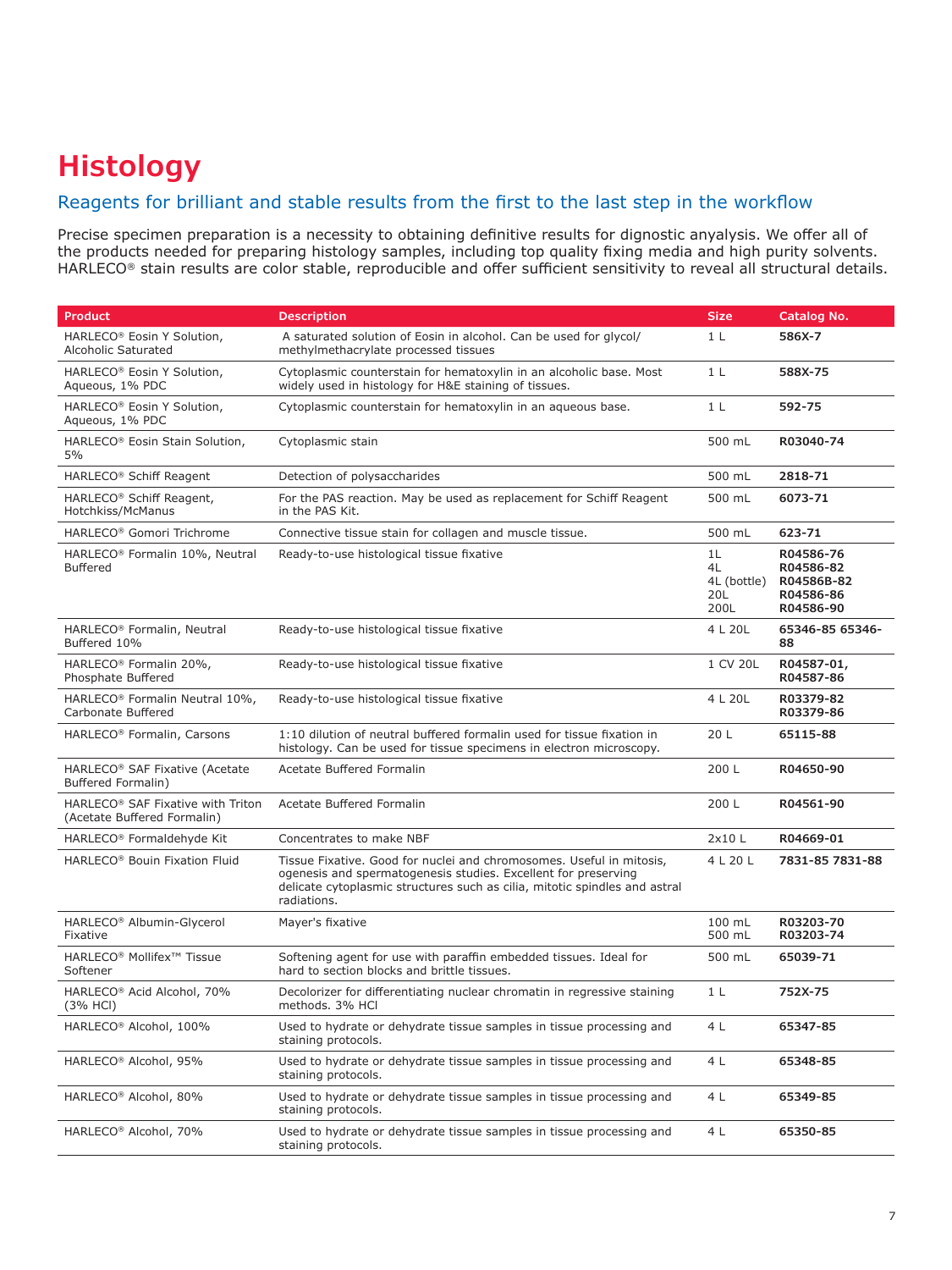| <b>Product</b>                                                                                                                                                  | <b>Description</b>                                                                                                                      |                           | Catalog No.          |
|-----------------------------------------------------------------------------------------------------------------------------------------------------------------|-----------------------------------------------------------------------------------------------------------------------------------------|---------------------------|----------------------|
| Neo-Clear <sup>®</sup> Xylene Substitute                                                                                                                        | Aromatic solvent used for clearing and deparaffinizing steps in staining<br>and tissue processing. Used in place of xylene and toluene. |                           | 65351-85             |
| HARLECO <sup>®</sup> Krystalon <sup>™</sup> Mounting<br>Medium                                                                                                  | Toulene-based. Use as a liquid coverslip or with a coverglass.                                                                          | 300 mL<br>500 mL          | 64969-95<br>64969-71 |
| Dry Dyes and Mixtures*                                                                                                                                          |                                                                                                                                         |                           |                      |
| HARLECO <sup>®</sup> Alcian Blue                                                                                                                                | Demonstration of mucopolysaccharides as well as a general microscopic<br>stain.                                                         | 10q                       | 109                  |
| HARLECO® Aniline Blue W.S.                                                                                                                                      | For use in staining cytoplasm, cellulose and determining hydrolysis of<br>fats, and as a contrast stain for carmine.                    | 25q                       | 128                  |
| HARLECO <sup>®</sup> Eosin Y Powder<br>Used as a counterstain for hemotoxylin and as a constituent of Wright<br>Stain.                                          |                                                                                                                                         | $25q$ ,<br>100q           | 200                  |
| HARLECO <sup>®</sup> Fuchsin Acid                                                                                                                               | For use in the Van Gieson connective tissue stain and in Mallory's aniline<br>blue connective tissue stain.                             |                           | 218                  |
| HARLECO® Giemsa Stain Powder                                                                                                                                    | Used in staining protocols requiring Giemsa.                                                                                            |                           | 228                  |
| HARLECO <sup>®</sup> Hematoxylin, powder<br>Nuclear staining. Used in various formulations of hematoxylin, such as<br>Weigert, Harris, Gill, Mayer and Ehrlich. |                                                                                                                                         | $25q$ ,<br>100q           | 234                  |
| HARLECO <sup>®</sup> Methylene Blue Chloride                                                                                                                    | Used for histological and bacteriological staining and as a constituent of<br>Wright Stain.                                             | $25q$ ,<br>100q,<br>500 g | 284                  |
| HARLECO <sup>®</sup> Nuclear Fast Red                                                                                                                           | General counterstain.                                                                                                                   | 5 <sub>q</sub>            | 7602                 |
| HARLECO <sup>®</sup> Saffron                                                                                                                                    | Used to stain collagen.                                                                                                                 | 25q                       | 3801                 |
| HARLECO® Sudan Black B Powder                                                                                                                                   | Detection of fatty material in bacteria.                                                                                                |                           | 3545                 |
| HARLECO <sup>®</sup> Toluidine Blue O                                                                                                                           | For use in histological sections, animal tissue and as a general nuclear<br>stain.                                                      | 25q                       | 364                  |





Paraffin section kidney, H&E staining external paraftin section kidney, Schiff Reagent, Hotchkiss/McManus (PAS)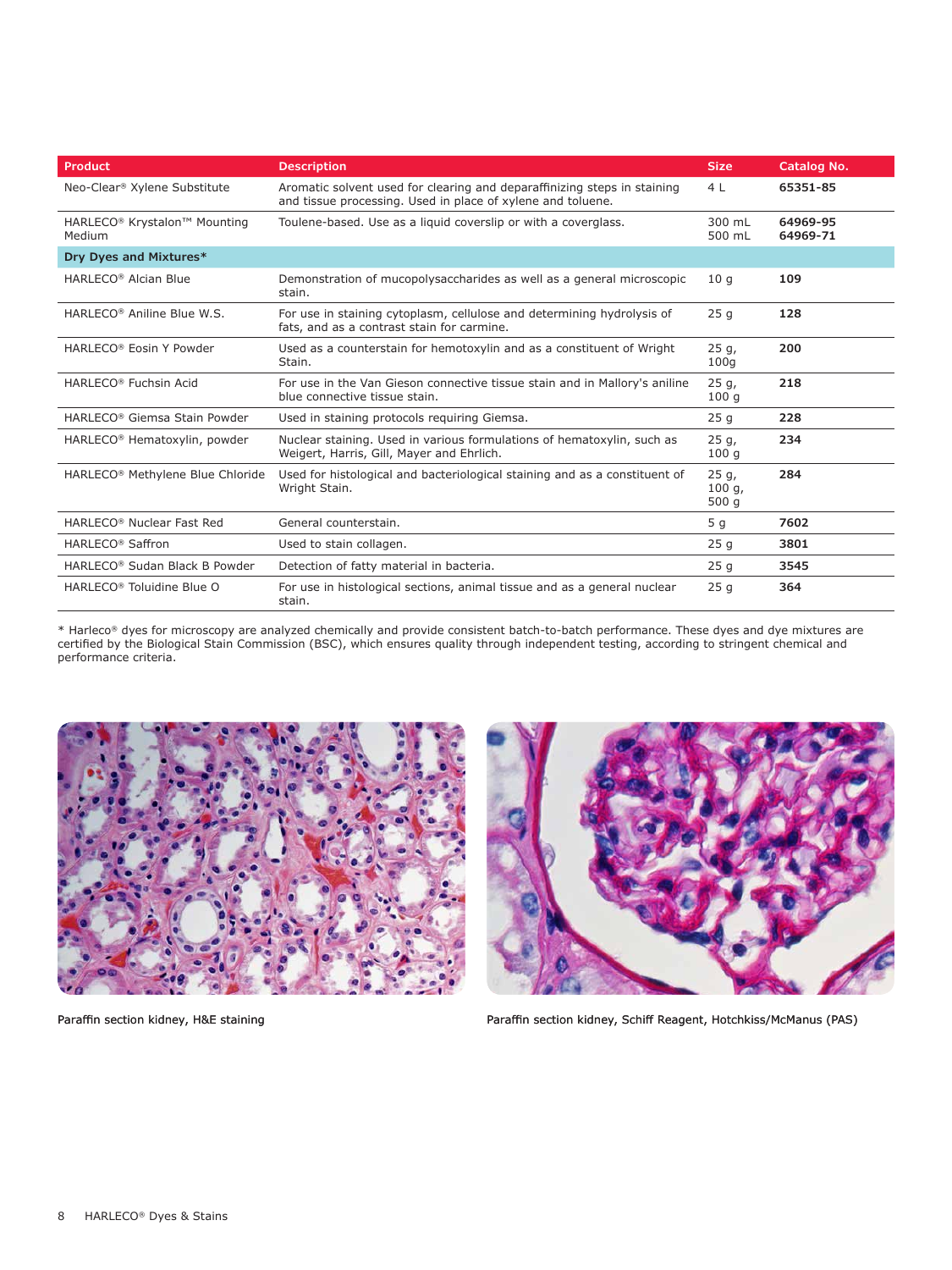## **Microbiology**

#### Reagents for standard stains and reliable results with manual or automated staining

HARLECO® bacteriological standard stains for Gram and TB detection offer easy application and reproducible, stable results. The staining solutions can be used for manual as well as for automated staining procedures in the Midas® III-Plus automated stainer.

| <b>Product</b>                                                                                                                                                                                                                                 | <b>Description</b>                                                                                                                                              |                | Catalog No.            |
|------------------------------------------------------------------------------------------------------------------------------------------------------------------------------------------------------------------------------------------------|-----------------------------------------------------------------------------------------------------------------------------------------------------------------|----------------|------------------------|
| HARLECO® Gram Staining Set, 4 x<br>500 mL                                                                                                                                                                                                      | Complete kit containing crystal violet, iodine, decolorizer and safranin<br>stain.                                                                              |                | 65092-93               |
| HARLECO® Crystal Violet, Gram<br>Solution                                                                                                                                                                                                      | Individual replacement for crystal violet component of the Gram Staining<br>Set. Stains Gram-positive bacteria purple.                                          | 500mL 4L       | 65092A-95<br>65092A-85 |
| HARLECO <sup>®</sup> Safranin Solution, Gram                                                                                                                                                                                                   | Individual replacement for safranin component of the Gram Staining<br>Set. Stains Gram-negative bacteria red.                                                   | 500mL 4L       | 65092B-95<br>65092B-85 |
| HARLECO <sup>®</sup> Iodine Solution, Gram<br>(Stabilized)                                                                                                                                                                                     | Individual replacement for the iodine component of the Gram Staining<br>Set. Chemically binds crystal violet stain to the cell wall.                            | 500mL 4L       | 65092D-95<br>65092D-85 |
| HARLECO <sup>®</sup> Decolorizer, Gram<br>Solution                                                                                                                                                                                             | Individual replacement for decolorizer component of the Gram Staining<br>Set. Mixture of acetone and isopropanol used to decolorize Gram-<br>negative bacteria. |                | 65092E-95<br>65092E-85 |
| HARLECO <sup>®</sup> Iodine Lugol's                                                                                                                                                                                                            | Lugol's formulation of iodine whch can be used for various Gram staining<br>methods including Hucker and Stirling methods.                                      |                | 624-71                 |
| HARLECO <sup>®</sup> Safranin Solution, 1%                                                                                                                                                                                                     | Aqueous solution for general purpose counterstaining.                                                                                                           |                | R03131-74              |
| HARLECO® Fuchsin, Basic Solution<br>Very diluted solution of carbol fuchsin used as a counterstain in various<br>staining modifications of the Gram Stain. Recommended for Hucker and<br>Stirling methods.                                     |                                                                                                                                                                 | 1 <sub>L</sub> | 6039X-75               |
| HARLECO® Fuchsin, Carbol<br>Solution, Ziehl-Neelson                                                                                                                                                                                            | Ziehl-Neelsen formula. Microorganism stain for acid-fast mycobacteria.                                                                                          |                | 6051X-75               |
| HARLECO® Fuchsin, Carbol<br>Solution, Kinyoun                                                                                                                                                                                                  | Stain formulated specifically for Kinyoun stain technique for acid-fast<br>staining. Does not contain Tergitol®, Addition of heat is optional.                  |                | 6033X-75               |
| HARLECO <sup>®</sup> Methylene Blue Stain<br>Solution, Loeffler's                                                                                                                                                                              | Aqueous solution for general purpose counterstaining.                                                                                                           |                | R03101-74              |
| For general bacteriological staining of gonococcae, lactic acid bacteria<br>HARLECO <sup>®</sup> Methylene Blue,<br>and for demonstration of the pole corpuscles of pasturella.<br>Loeffler's                                                  |                                                                                                                                                                 | 1 <sub>L</sub> | 687X-75                |
| Aqueous saturated solution for negative staining of spirochaetes,<br>HARLECO <sup>®</sup> Nigrosine Solution,<br>bacteria, fungi and with fuchsin for staining bacterial spores. Can also be<br>Aqueous<br>used as a stain for neutral tissue. |                                                                                                                                                                 | 100 mL         | R03418-70              |
| HARLECO® Lactophenol Solution                                                                                                                                                                                                                  | Used in parasitology.                                                                                                                                           |                | R03266-74              |
| HARLECO <sup>®</sup> Lactophenol, Cotton<br>Blue                                                                                                                                                                                               | Mounting fluid for demonstrating microscopic morphology of fungi.                                                                                               |                | R03465-70              |





Culture smear, Gram staining example and the Culture smear, Gram staining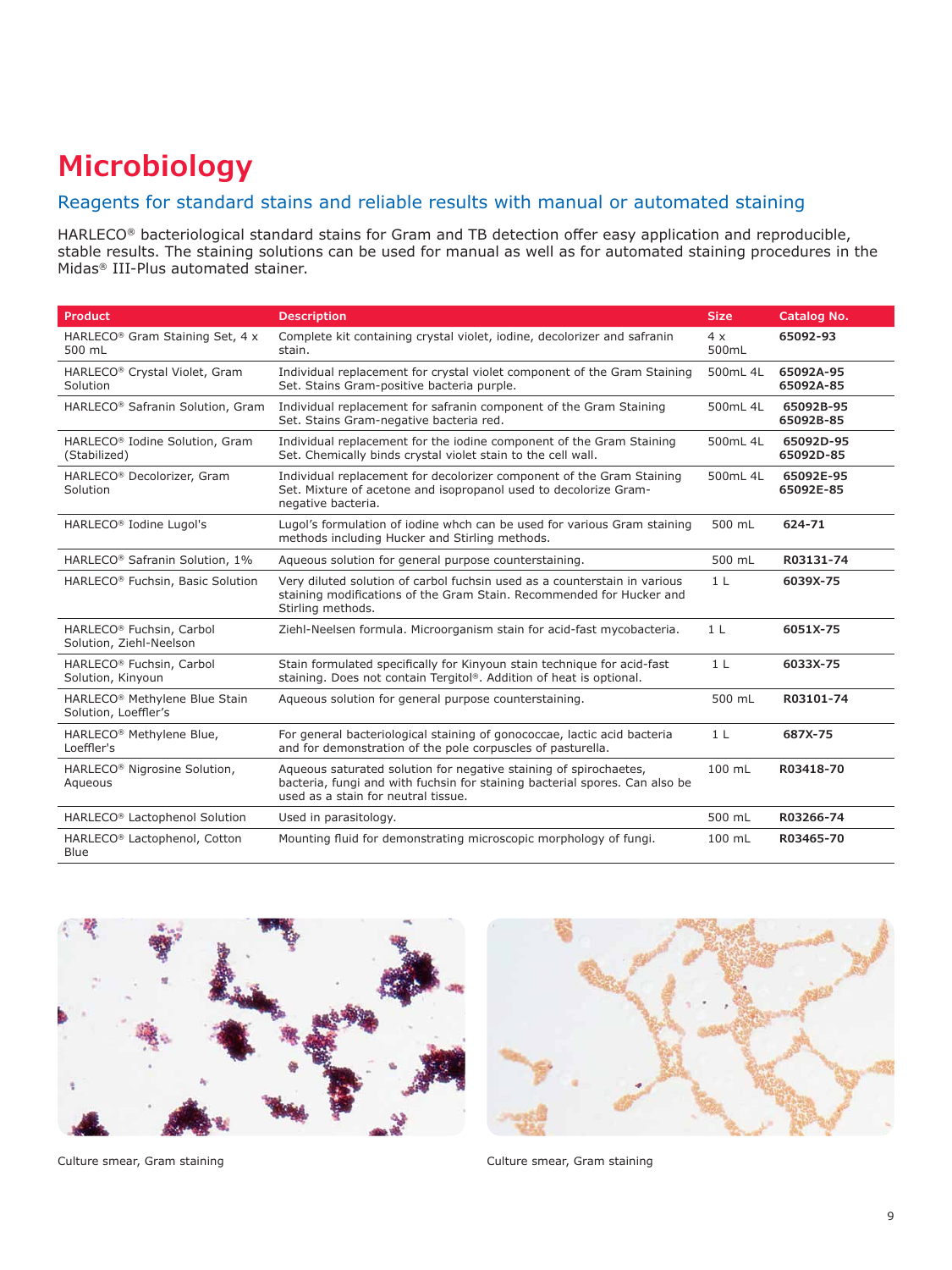| Product                                                                                                                                     | <b>Description</b>                                                                                                                                                                      |                         | Catalog No. |
|---------------------------------------------------------------------------------------------------------------------------------------------|-----------------------------------------------------------------------------------------------------------------------------------------------------------------------------------------|-------------------------|-------------|
| Dry Dyes and Mixtures*                                                                                                                      |                                                                                                                                                                                         |                         |             |
| HARLECO <sup>®</sup> Brilliant Green, powder                                                                                                | Used as a component of brilliant green bile media for the selective<br>enrichment and enumeration of E. coli and other fecal coliform organisms<br>in water, milk and other foodstuffs. | 25q, 50q                | 162         |
| HARLECO <sup>®</sup> Crystal Violet, powder                                                                                                 | Used for staining bacteria and spores by Gram's method. Same as<br>Gentian Violet Powder, C/N 227.                                                                                      | 25q,<br>100q,<br>$1$ kg | 192         |
| HARLECO <sup>®</sup> Fuchsin Basic, powder                                                                                                  | Used for the staining of mycobacteria (AFB).                                                                                                                                            | 1 kg                    | 220         |
| HARLECO <sup>®</sup> Gentian Violet Powder                                                                                                  | Staining bacteria by Gram's method. Same as Crystal Violet, C/N 192.                                                                                                                    | 25 <sub>q</sub>         | 227         |
| HARLECO <sup>®</sup> Giemsa Stain Powder                                                                                                    | Used in staining protocols requiring Giemsa.                                                                                                                                            | 25 <sub>q</sub>         | 228         |
| HARLECO <sup>®</sup> Leishman Stain Powder                                                                                                  | Used for blood, malarial parasites and bone marrow staining.                                                                                                                            | 25 <sub>q</sub>         | 252         |
| HARLECO <sup>®</sup> Malachite Green<br>Oxalate                                                                                             | Used for staining of bacterial polysaccharides and spores. Also used as a<br>contrast stain in the ZiehlNeelsen procedure.                                                              | 25q                     | 258         |
| HARLECO <sup>®</sup> Methylene Blue Chloride<br>Used for histological and bacteriological staining and as a constituent of<br>Wright Stain. |                                                                                                                                                                                         | 25q,<br>100q,<br>500 g  | 284         |
| HARLECO <sup>®</sup> Rose Bengal                                                                                                            | Used to detect bacteria in soil samples.                                                                                                                                                | 25q                     | 348         |
| HARLECO <sup>®</sup> Safranin O                                                                                                             | Used in various staining protocols such as Gram staining. Can be used as<br>a cytological counterstain                                                                                  | 25q,<br>100q            | 350         |
| HARLECO <sup>®</sup> Sudan Black B Powder                                                                                                   | Detection of fatty material in bacteria.                                                                                                                                                | 25q                     | 3545        |

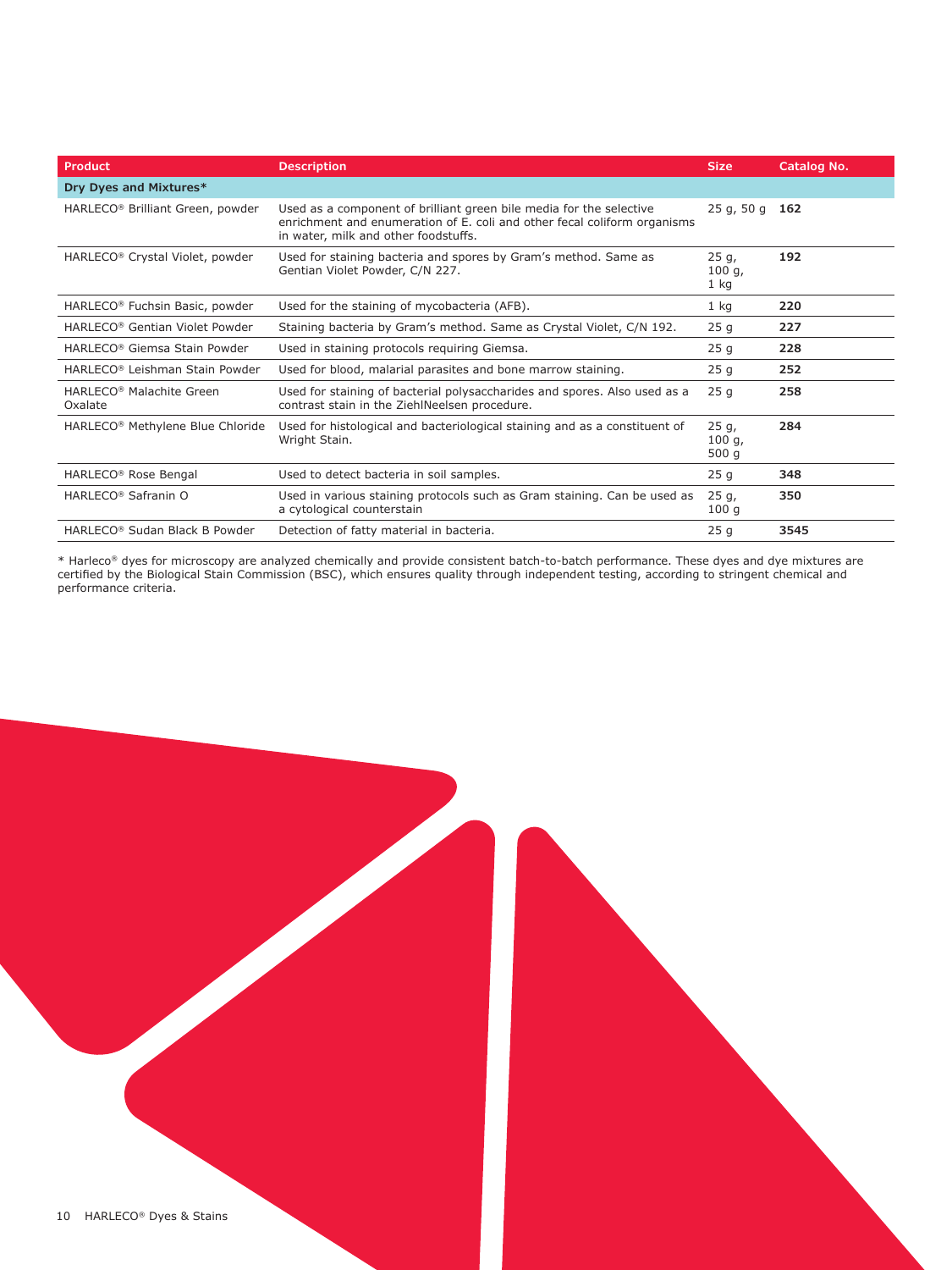### **Midas® III-Plus Automated Slide Stainer**

The Midas® III-Plus Automated Stainer is designed to work with HARLECO® stains and is flexible enough to adapt to your current staining protocols. It is designed to perform routine hematology and bacteriology staining effortlessly. Since the unit is fully programmable, you can replicate your existing staining techniques to ensure consistent results for your peripheral blood and bone marrow smears, as well as your bacteriological smears. The system uses the dip slide staining technique which ensures uniform staining for every sample and reduces stain consumption up to 50%. This stainer will become the new cornerstone of your laboratory.

#### **Key Features**

- Small footprint and low maintenance
- Up to 30 slides or coverslips uniformly stained in minutes
- Medium-throughput, staining up to 1,000 slides per day
- Automatic electronic self-test at start up
- Versatile stainer with 9 user-defined programs each containing up to 29 possible processing steps
- Ideally suited for Wright, Giemsa, Wright-Giemsa, Pappenheim, Hemacolor® and Leishman staining of blood and bone marrow smears
- Ease of use for Gram, Kinyoun, and AFB staining applications

| <b>Product</b>                                                            | <b>Size</b>     | Catalog No.         |
|---------------------------------------------------------------------------|-----------------|---------------------|
| Midas® III-Plus Automated Stainer                                         | 1 PC            | 64000H-94           |
| 10 Position Slide Carrier (New)                                           | 1 PC            | 15251               |
| 20 Position Slide Carrier                                                 | 1 PC            | 64052-94            |
| 20 Position Coverslip Carrier                                             | 1 PC            | 64053-94            |
| 30 Position Slide Carrier                                                 | 1 PC            | 64052E-94           |
| Vessels & Lids, 8/pk, 300 mL                                              | 1 PC            | 64054W-95           |
| Vessel with Lid, 150 mL (New)<br>(for use with 10 position slide carrier) | 1 PC            | 15250               |
| Water Bath, Recirculating                                                 | 1 <sub>PC</sub> | 64000WB-94          |
| Water Bath Filters, 2/pk                                                  | 1 PC            | 64000WBF-95         |
| <b>Vessel Rack</b>                                                        | 1 PC            | RD11953             |
| Plastic hood enclosure                                                    | 1 PC            | 5.06117.0001        |
| <b>Operating Manual</b>                                                   | 1 PC            | 64000OP-94          |
| Service Manual                                                            | 1 PC            | 64000SM-94          |
| HARLECO <sup>®</sup> Water,<br>distilled ASTM type II                     | 4  <br>20 L     | 6442-85,<br>6442-88 |